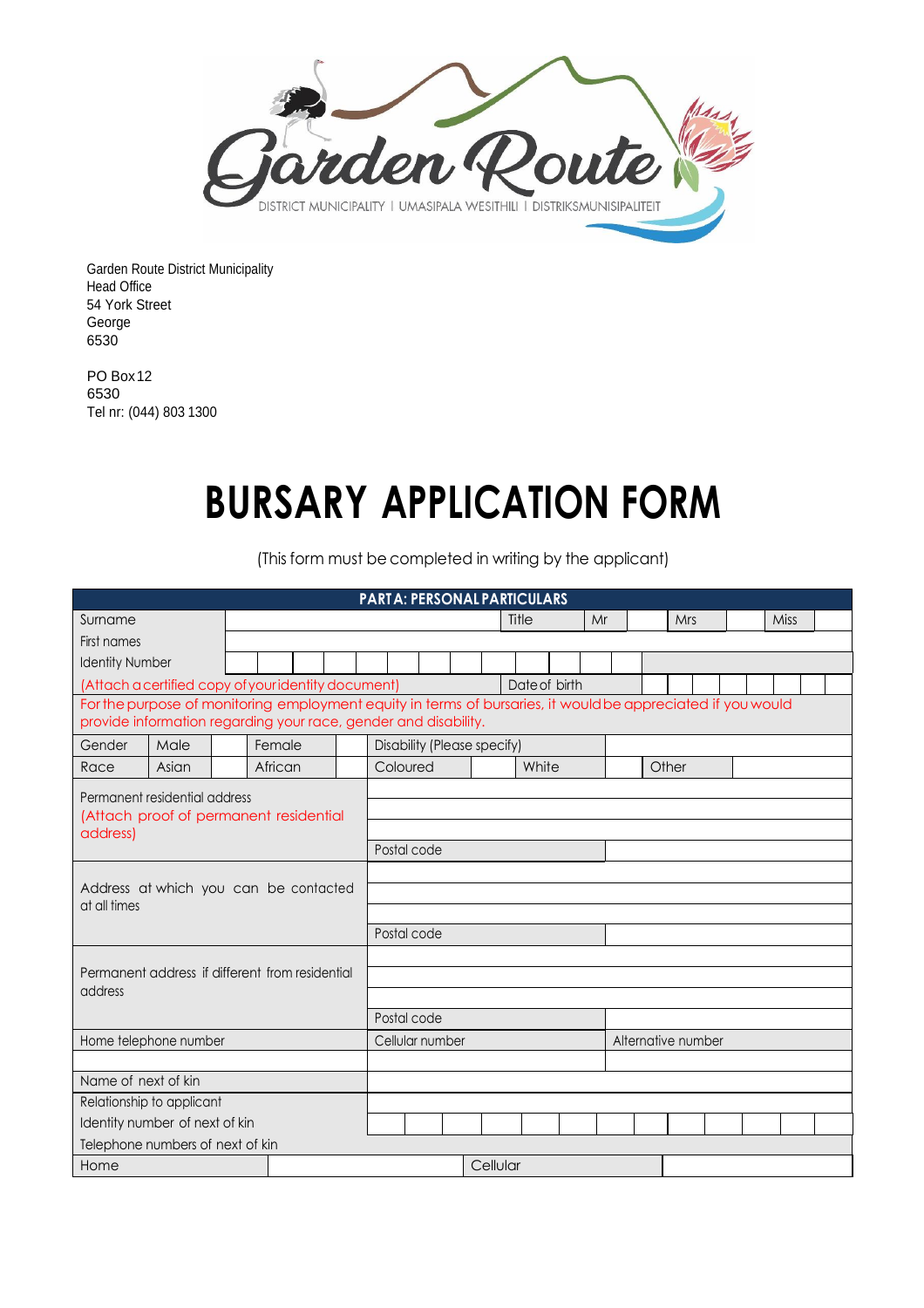| <b>PARTB: BURSARY PARTICULARS</b>                                                                                                     |                   |                                                                                                                                                  |                                    |  |  |  |  |  |  |  |
|---------------------------------------------------------------------------------------------------------------------------------------|-------------------|--------------------------------------------------------------------------------------------------------------------------------------------------|------------------------------------|--|--|--|--|--|--|--|
| Field of study bursary is applied for                                                                                                 |                   |                                                                                                                                                  |                                    |  |  |  |  |  |  |  |
| Name of educational institution at which you are or will be studying                                                                  |                   |                                                                                                                                                  |                                    |  |  |  |  |  |  |  |
|                                                                                                                                       |                   |                                                                                                                                                  |                                    |  |  |  |  |  |  |  |
| <b>PART C: HOUSEHOLD CIRCUMSTANCES</b><br>Joint monthly household income (Attached certified copies of pay slips or sworn affidavits) |                   |                                                                                                                                                  |                                    |  |  |  |  |  |  |  |
|                                                                                                                                       |                   |                                                                                                                                                  |                                    |  |  |  |  |  |  |  |
| R0-R10,000                                                                                                                            | R10,001 - R30,000 | R30,001 - R50,000                                                                                                                                | R50,001-80,000                     |  |  |  |  |  |  |  |
| R80,001-R120,000                                                                                                                      | R120,001-R140,000 | R140,001-R160,000                                                                                                                                | R160,001 and more                  |  |  |  |  |  |  |  |
|                                                                                                                                       |                   |                                                                                                                                                  |                                    |  |  |  |  |  |  |  |
| State number of persons dependant on the annual household income                                                                      |                   |                                                                                                                                                  |                                    |  |  |  |  |  |  |  |
| PART D: COMPULSORY EDUCATIONAL INFORMATION                                                                                            |                   |                                                                                                                                                  |                                    |  |  |  |  |  |  |  |
| Grade 12/Latest subjects                                                                                                              |                   | Symbols obtained                                                                                                                                 |                                    |  |  |  |  |  |  |  |
|                                                                                                                                       |                   |                                                                                                                                                  |                                    |  |  |  |  |  |  |  |
|                                                                                                                                       |                   |                                                                                                                                                  |                                    |  |  |  |  |  |  |  |
|                                                                                                                                       |                   |                                                                                                                                                  |                                    |  |  |  |  |  |  |  |
|                                                                                                                                       |                   |                                                                                                                                                  |                                    |  |  |  |  |  |  |  |
|                                                                                                                                       |                   |                                                                                                                                                  |                                    |  |  |  |  |  |  |  |
|                                                                                                                                       |                   |                                                                                                                                                  |                                    |  |  |  |  |  |  |  |
|                                                                                                                                       |                   |                                                                                                                                                  |                                    |  |  |  |  |  |  |  |
|                                                                                                                                       |                   | (Attach official proof of results from school / institution or the Department of Education and senior certificate)<br>Post school qualifications |                                    |  |  |  |  |  |  |  |
| Name of institution                                                                                                                   |                   |                                                                                                                                                  |                                    |  |  |  |  |  |  |  |
| Field of study                                                                                                                        |                   |                                                                                                                                                  |                                    |  |  |  |  |  |  |  |
| Subjects already passed                                                                                                               |                   |                                                                                                                                                  | Year in which subjects were passed |  |  |  |  |  |  |  |
|                                                                                                                                       |                   |                                                                                                                                                  |                                    |  |  |  |  |  |  |  |
|                                                                                                                                       |                   |                                                                                                                                                  |                                    |  |  |  |  |  |  |  |
|                                                                                                                                       |                   |                                                                                                                                                  |                                    |  |  |  |  |  |  |  |
|                                                                                                                                       |                   |                                                                                                                                                  |                                    |  |  |  |  |  |  |  |
|                                                                                                                                       |                   |                                                                                                                                                  |                                    |  |  |  |  |  |  |  |
|                                                                                                                                       |                   |                                                                                                                                                  |                                    |  |  |  |  |  |  |  |
|                                                                                                                                       |                   |                                                                                                                                                  |                                    |  |  |  |  |  |  |  |
|                                                                                                                                       |                   |                                                                                                                                                  |                                    |  |  |  |  |  |  |  |
| (Attach official proof of results from institution)                                                                                   |                   |                                                                                                                                                  |                                    |  |  |  |  |  |  |  |
| Course to be enrolled for in 2022                                                                                                     |                   |                                                                                                                                                  |                                    |  |  |  |  |  |  |  |
| Name of institution<br>Total (all inclusive) costs of studies for 2022                                                                |                   |                                                                                                                                                  |                                    |  |  |  |  |  |  |  |
|                                                                                                                                       |                   |                                                                                                                                                  |                                    |  |  |  |  |  |  |  |
|                                                                                                                                       |                   |                                                                                                                                                  |                                    |  |  |  |  |  |  |  |
|                                                                                                                                       |                   |                                                                                                                                                  |                                    |  |  |  |  |  |  |  |
|                                                                                                                                       |                   |                                                                                                                                                  |                                    |  |  |  |  |  |  |  |
| Subjects enrolled for 2022                                                                                                            |                   |                                                                                                                                                  |                                    |  |  |  |  |  |  |  |
|                                                                                                                                       |                   |                                                                                                                                                  |                                    |  |  |  |  |  |  |  |
|                                                                                                                                       |                   |                                                                                                                                                  |                                    |  |  |  |  |  |  |  |
|                                                                                                                                       |                   |                                                                                                                                                  |                                    |  |  |  |  |  |  |  |
| (Attached proof of registration and cost)                                                                                             |                   |                                                                                                                                                  |                                    |  |  |  |  |  |  |  |